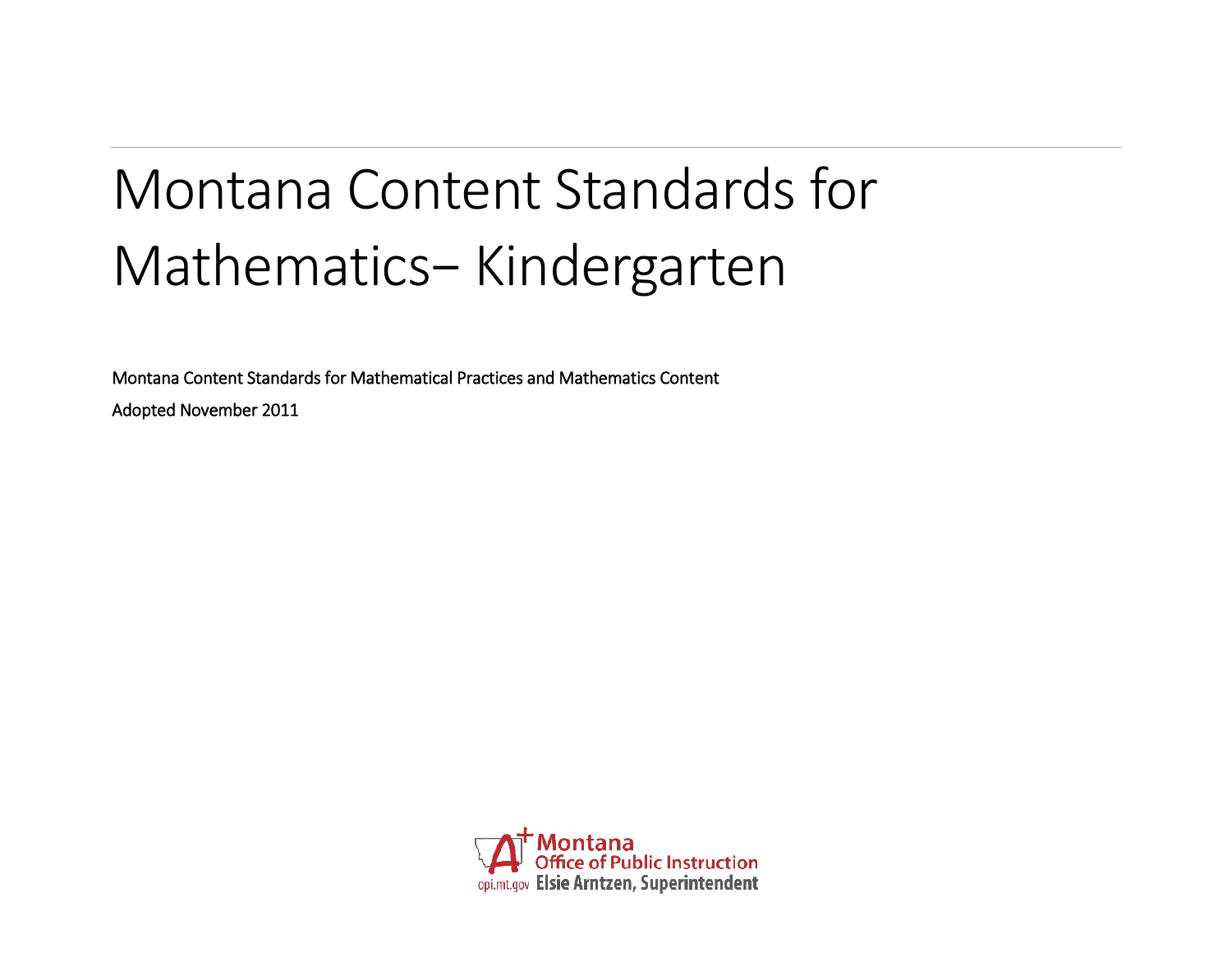(Adopted November 2011)

### Contents

#### **Accommodation statement for publications**

The OPI is committed to providing reasonable accommodations to people with disabilities. If you need a reasonable accommodation, require an alternate format, or have questions concerning accessibility, contact the OPI ADA Coordinator, 406-444-3161*,* [opiada@mt.gov,](mailto:opiada@mt.gov) TTY 406-444-0235.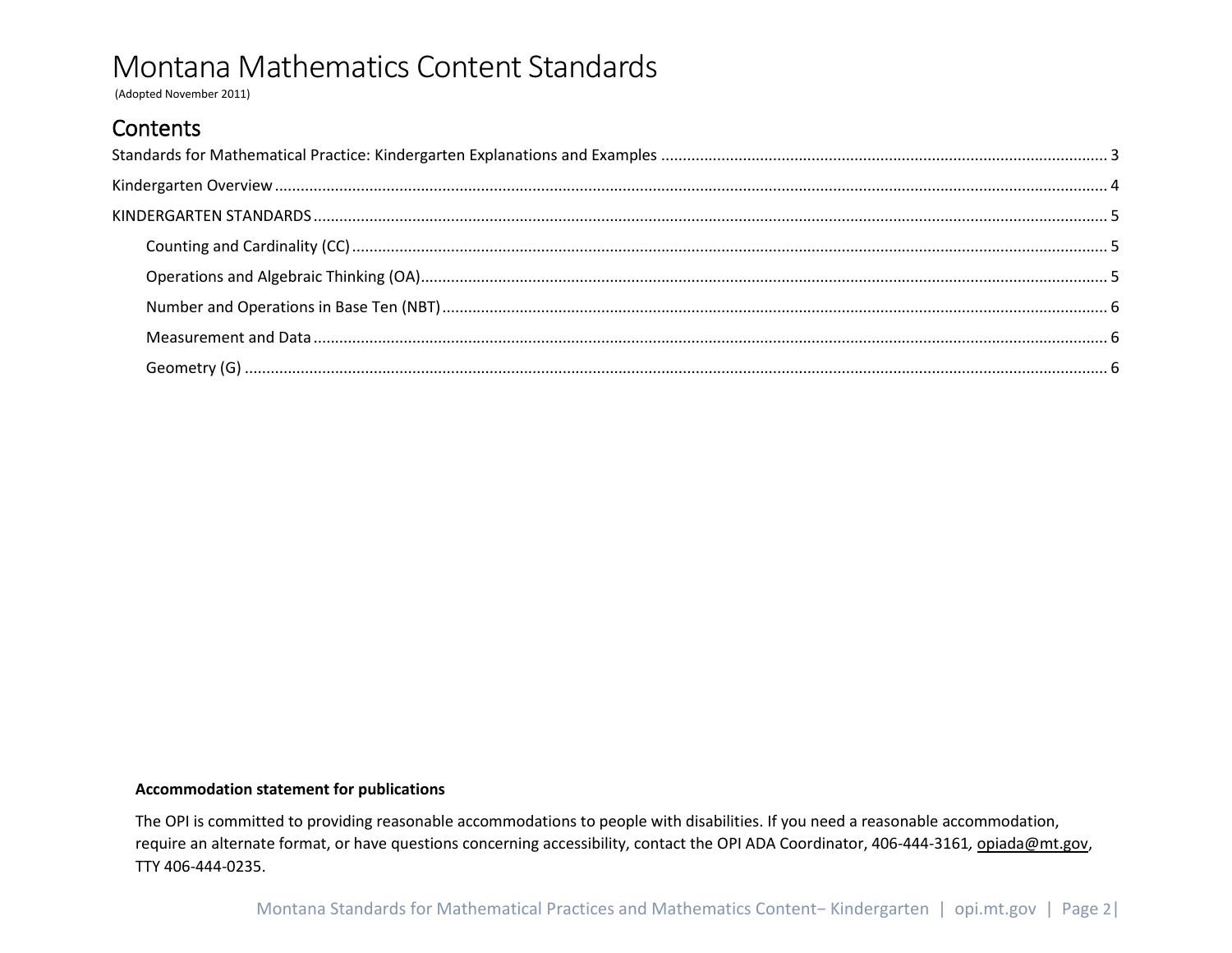(Adopted November 2011)

### <span id="page-2-0"></span>Standards for Mathematical Practice: Kindergarten Explanations and Examples

| <b>Standards</b>          | <b>Explanations and Examples</b>                                                                                          |  |  |  |  |  |  |
|---------------------------|---------------------------------------------------------------------------------------------------------------------------|--|--|--|--|--|--|
| Students are expected to: | The Standards for Mathematical Practice describe ways in which students ought to engage with the subject matter as        |  |  |  |  |  |  |
|                           | they grow in mathematical maturity and expertise.                                                                         |  |  |  |  |  |  |
| K.MP.1. Make sense of     | In Kindergarten, students begin to build the understanding that doing mathematics involves solving problems and           |  |  |  |  |  |  |
| problems and persevere    | discussing how they solved them. Students explain to themselves the meaning of a problem and look for ways to solve       |  |  |  |  |  |  |
| in solving them.          | it. Younger students may use concrete objects or pictures to help them conceptualize and solve problems. They may         |  |  |  |  |  |  |
|                           | check their thinking by asking themselves, "Does this make sense?" or they may try another strategy.                      |  |  |  |  |  |  |
| K.MP.2. Reason            | Younger students begin to recognize that a number represents a specific quantity. Then, they connect the quantity to      |  |  |  |  |  |  |
| abstractly and            | written symbols. Quantitative reasoning entails creating a representation of a problem while attending to the meanings    |  |  |  |  |  |  |
| quantitatively.           | of the quantities.                                                                                                        |  |  |  |  |  |  |
| K.MP.3. Construct viable  | Younger students construct arguments using concrete referents, such as objects, pictures, drawings, and actions. They     |  |  |  |  |  |  |
| arguments and critique    | also begin to develop their mathematical communication skills as they participate in mathematical discussions involving   |  |  |  |  |  |  |
| the reasoning of others.  | questions like "How did you get that?" and "Why is that true?" They explain their thinking to others and respond to       |  |  |  |  |  |  |
|                           | others' thinking.                                                                                                         |  |  |  |  |  |  |
| K.MP.4. Model with        | In early grades, students experiment with representing problem situations in multiple ways including numbers, words       |  |  |  |  |  |  |
| mathematics.              | (mathematical language), drawing pictures, using objects, acting out, making a chart or list, creating equations, etc.    |  |  |  |  |  |  |
|                           | Students need opportunities to connect the different representations and explain the connections. They should be able     |  |  |  |  |  |  |
|                           | to use all of these representations as needed.                                                                            |  |  |  |  |  |  |
| K.MP.5. Use appropriate   | Younger students begin to consider the available tools (including estimation) when solving a mathematical problem and     |  |  |  |  |  |  |
| tools strategically.      | decide when certain tools might be helpful. For instance, kindergarteners may decide that it might be advantageous to     |  |  |  |  |  |  |
|                           | use linking cubes to represent two quantities and then compare the two representations side-by-side.                      |  |  |  |  |  |  |
| K.MP.6. Attend to         | As kindergarteners begin to develop their mathematical communication skills, they try to use clear and precise language   |  |  |  |  |  |  |
| precision.                | in their discussions with others and in their own reasoning.                                                              |  |  |  |  |  |  |
| K.MP.7. Look for and      | Younger students begin to discern a pattern or structure. For instance, students recognize the pattern that exists in the |  |  |  |  |  |  |
| make use of structure.    | teen numbers; every teen number is written with a 1 (representing one ten) and ends with the digit that is first stated.  |  |  |  |  |  |  |
|                           | They also recognize that $3 + 2 = 5$ and $2 + 3 = 5$ .                                                                    |  |  |  |  |  |  |
| K.MP.8. Look for and      | In the early grades, students notice repetitive actions in counting and computation, etc. For example, they may notice    |  |  |  |  |  |  |
| express regularity in     | that the next number in a counting sequence is one more. When counting by tens, the next number in the sequence is        |  |  |  |  |  |  |
| repeated reasoning.       | "ten more" (or one more group of ten). In addition, students continually check their work by asking themselves, "Does     |  |  |  |  |  |  |
|                           | this make sense?"                                                                                                         |  |  |  |  |  |  |

*Adapted from Explanations and Examples Kindergarten produced by the Arizona Department of Education Standards and Assessment Division*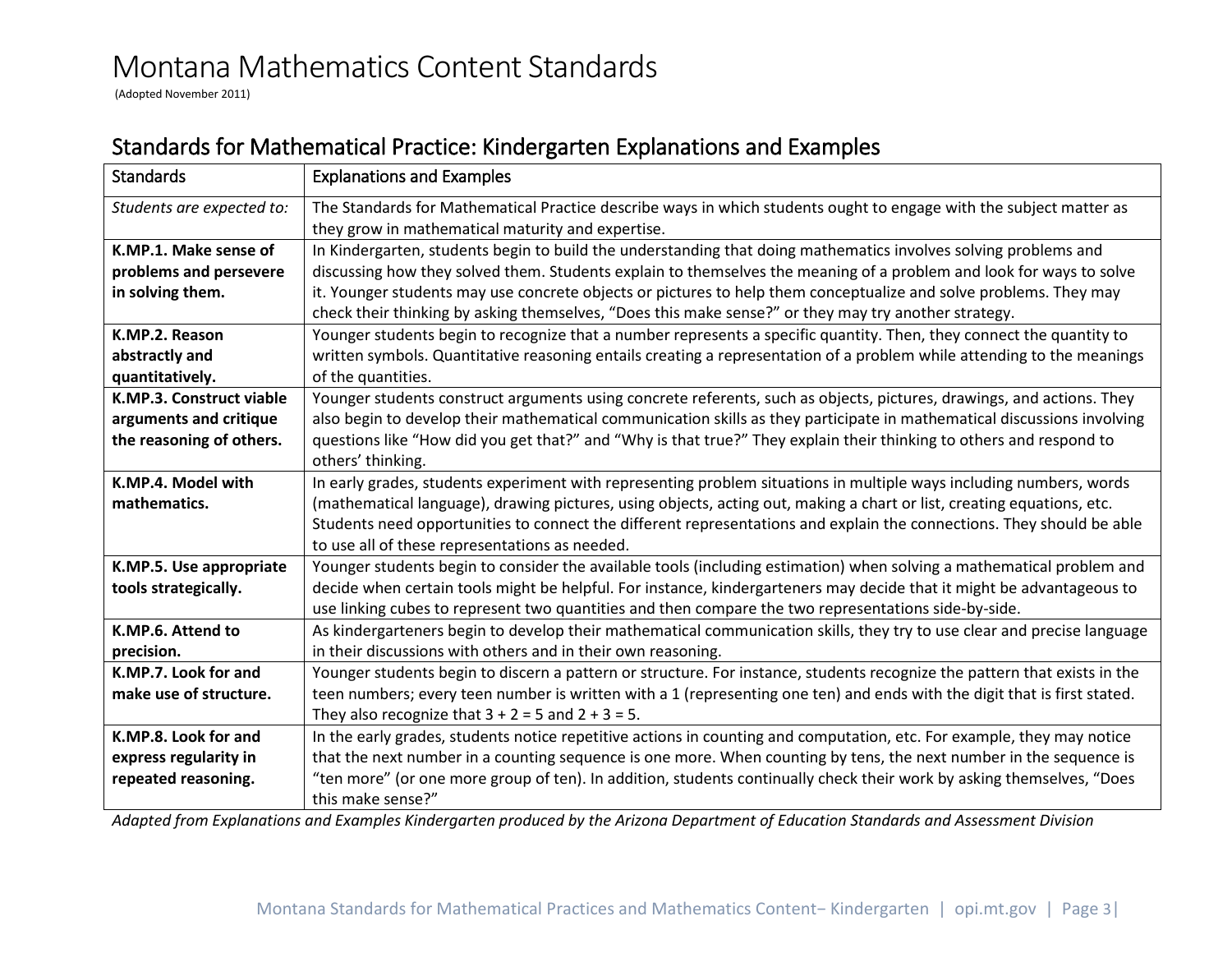(Adopted November 2011)

### <span id="page-3-0"></span>Kindergarten Overview

| Domains                          | Counting and<br>Cardinality                                                                                                  | Operations and<br>Algebraic Thinking                                                                                              | Number and<br><b>Operations in Base</b><br>Ten                             | Measurement and<br>Data                                                                                                      | Geometry                                                                                               |
|----------------------------------|------------------------------------------------------------------------------------------------------------------------------|-----------------------------------------------------------------------------------------------------------------------------------|----------------------------------------------------------------------------|------------------------------------------------------------------------------------------------------------------------------|--------------------------------------------------------------------------------------------------------|
| <b>Clusters</b>                  | $\bullet$ Know number names and<br>the count sequence.<br>• Counting to tell the<br>number of objects.<br>• Compare numbers. | Understand addition as<br>putting together and<br>adding to, and<br>understand subtraction<br>as taking apart and<br>taking from. | • Work with numbers 11<br>$-19$ to gain<br>foundations for place<br>value. | • Describe and compare<br>measurable attributes.<br>Classify objects and<br>count the number of<br>objects in each category. | • Identify and describe<br>shapes.<br>Analyze, compare,<br>create and compose<br>shapes.               |
| Mathematical<br><b>Practices</b> | Make sense of problems and<br>persevere in solving them.<br>2.<br>Reason abstractly and<br>quantitatively.                   | Construct viable arguments<br>3.<br>and critique the reasoning of<br>others.<br>Model with mathematics.                           | 5.                                                                         | Use appropriate tools<br>strategically.<br>6. Attend to precision.<br>8.                                                     | 7. Look for and make use of<br>structure.<br>Look for and express regularity in<br>repeated reasoning. |

In Kindergarten, instructional time should focus on two critical areas:

#### *1. Representing and comparing whole numbers, initially with sets of objects*

• Students use numbers, including written numerals, to represent quantities and to solve quantitative problems, such as counting objects in a set; counting out a given number of objects; comparing sets or numerals; and modeling simple joining and separating situations with sets of objects, or eventually with equations such as  $5 + 2 = 7$  and  $7 - 2 = 5$ . (Kindergarten students should see addition and subtraction equations, and student writing of equations in kindergarten is encouraged, but it is not required.) Students choose, combine, and apply effective strategies for answering quantitative questions, including quickly recognizing the cardinalities of small sets of objects, counting and producing sets of given sizes, counting the number of objects in combined sets, or counting the number of objects that remain in a set after some are taken away.

#### *2. Describing shapes and space*

• Students describe their physical world using geometric ideas (e.g., shape, orientation, spatial relations) and vocabulary. They identify, name, and describe basic two-dimensional shapes, such as squares, triangles, circles, rectangles, and hexagons, presented in a variety of ways (e.g., with different sizes and orientations), as well as three-dimensional shapes such as cubes, cones, cylinders and spheres. They use basic shapes and spatial reasoning to model objects in their environment and to construct more complex shapes.

More learning time in Kindergarten should be devoted to number than to other topics.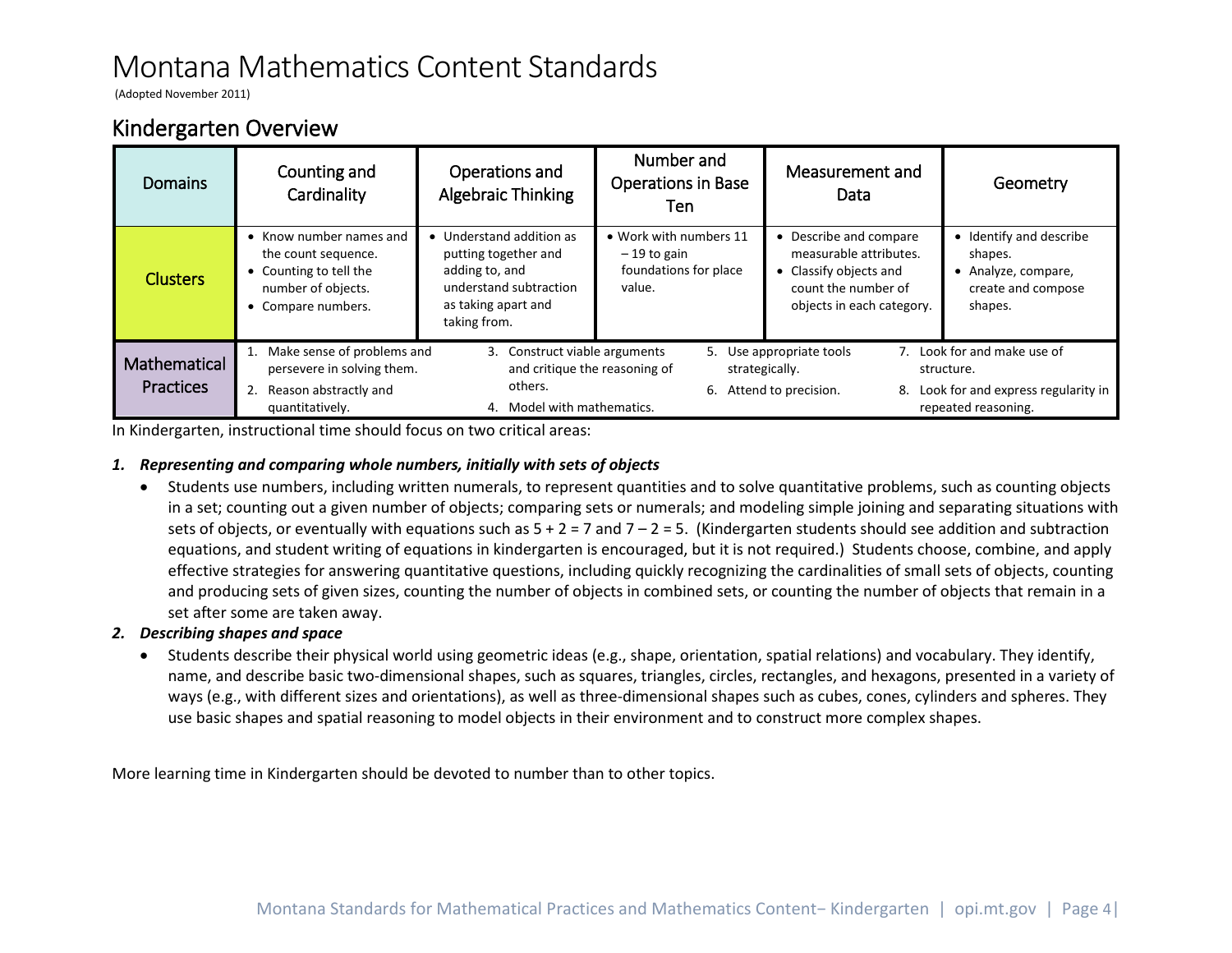(Adopted November 2011)

## <span id="page-4-0"></span>KINDERGARTEN STANDARDS

### <span id="page-4-1"></span>Counting and Cardinality (CC)

*Know number names and the count sequence.*

- Count to 100 by ones and by tens. (K.CC.1)
- Count forward beginning from a given number within the known sequence (instead of having to begin at 1). (K.CC.2)
- Write numbers from 0-20. Represent a number of objects with a written numeral 0-20 (with 0 representing a count of no objects). (K.CC.3)

*Count to tell the number of objects.*

- Understand the relationship between numbers and quantities; connect counting to cardinality.
	- o When counting objects, say the number names in the standard order, pairing each object with one and only one number name and each number name with one and only one object from a variety of cultural contexts, including those of Montana American Indians.
	- o Understand that the last number name said tells the number of objects counted and the number of objects is the same regardless of their arrangement or the order in which they were counted.
	- o Understand that each successive number name refers to a quantity that is one larger. (K.CC.4)
- Count to answer "how many?" questions about as many as 20 things arranged in a line, a rectangular array, or a circle, or as many as 10 things in a scattered configuration; given a number from 1-20, count out that many objects from a variety of cultural contexts, including those of Montana American Indians. (K.CC.5)

*Compare numbers.*

- Identify whether the number of objects in one group is greater than, less than, or equal to the number of objects in another group, e.g., by using matching and counting strategies. (K.CC.6)
- Compare two numbers between 1 and 10 presented as written numerals. (K.CC.7)

### <span id="page-4-2"></span>Operations and Algebraic Thinking (OA)

*Understand addition as putting together and adding to, and understand subtraction as taking apart and taking from.*

- Represent addition and subtraction with objects, fingers, mental images, drawings, sounds (e.g., claps), acting out situations, verbal explanations, expressions, or equations. [Drawings need not show details, but should show the mathematics in the problem.] (K.OA.1)
- Solve addition and subtraction word problems from a variety of cultural contexts, including those of Montana American Indians, and add and subtract within 10, e.g., by using objects or drawings to represent the problem. (K.OA.2)
- Decompose numbers less than or equal to 10 into pairs in more than one way, e.g., by using objects or drawings, and record each decomposition by a drawing or equation (e.g.,  $5 = 2 + 3$  and  $5 = 4 + 1$ ). (K.OA.3)
- For any number from 1 to 9, find the number that makes 10 when added to the given number, e.g., by using objects or drawings, and record the answer with a drawing or equation. (K.OA.4)
- Fluently add and subtract within 5. (K.OA.5)